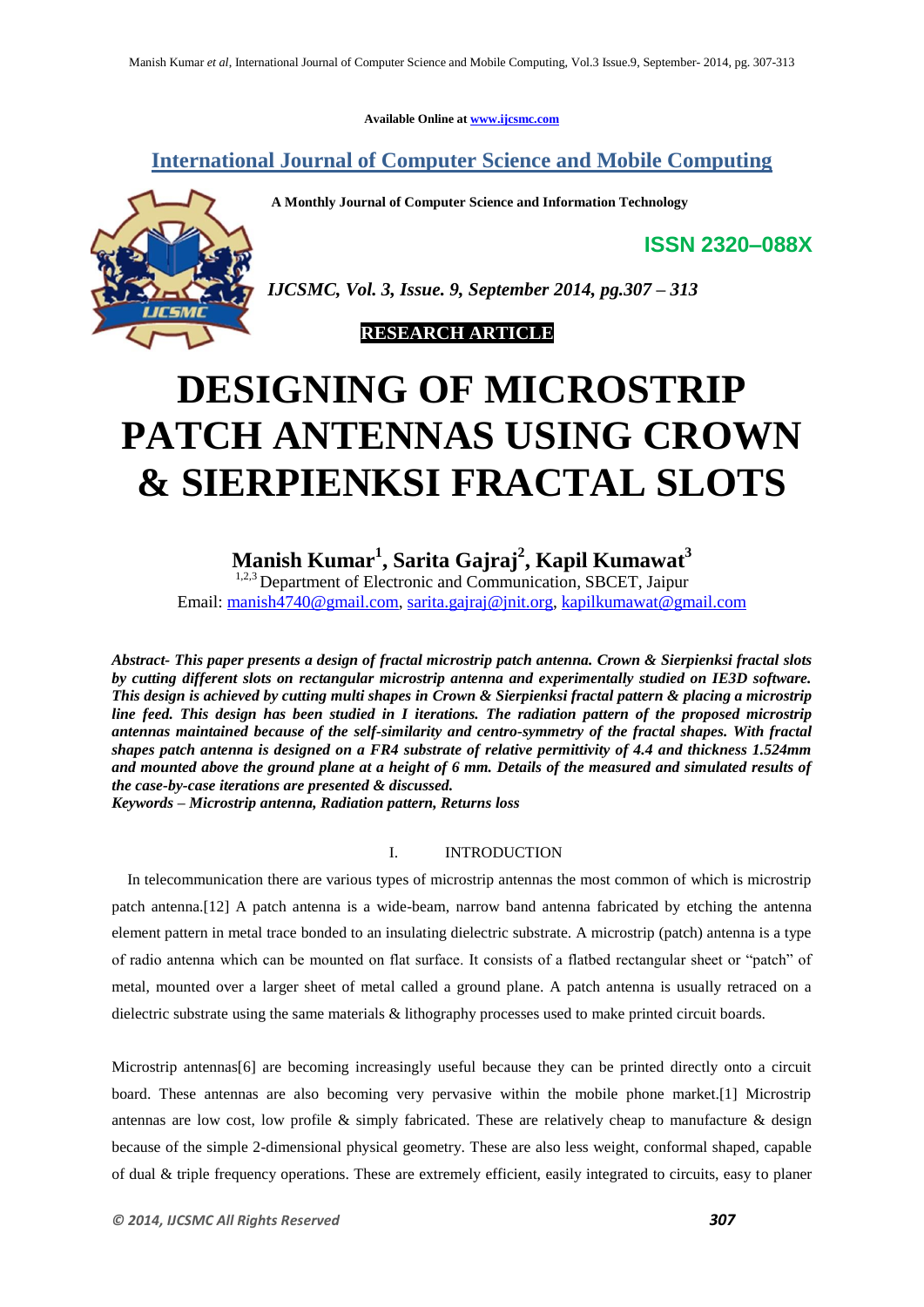& non-planer surfaces and are compatible with MMIC design. All these features make patch antennas widely implemented in many applications, such as high performance aircrafts, wireless communication, satellite and missile applications. However microstrip antennas have disadvantages also, narrow bandwidth being a serious limitation. Different techniques are projected to improve it, and one of the methods proposed by various researchers is by cutting slots on it. In this paper we have designed a Microstrip Patch antenna using proposed by various researchers is by cutting slots on it. In this paper we have designed a Microstrip Patch antenna using circular and square slots on the rectangular microstrip antenna[2].

The purpose of this work is to design a microstrip patch antenna using viable simulation software . IE3D, from zeland software,Inc.,[7] is an electromagnetic simulation and optimization software useful for circuit and antenna design. IE3D has a menu driven graphic interface for model generation, and uses a field solver based on full wave , method-of-moments to solve current distribution on 3D and multi-layer structures of general shape.

#### II. FRACTAL SLOTS

Fractals mean irregular fragments. Fractals describe a composite set of geometries ranging from self similar/ self-affine to other irregular structure. Fractals are generally composed of various copies of themselves at different scales and hence do not have a predefined size, which makes their use in antenna design very promising. Fractal antenna engineering is an egressing field that employs fractal concepts for developing new types of antennas with notable characteristics. Fractal shaped antennas show some attractive features which results from their geometrical properties [8].

The inimitable features of fractals such as self-similarity and space filling properties enable the realization of antennas with interesting feature such as multi-band operation and miniaturization. A self-sowed set is one that consists of scaled down copies of itself. This property of self-similarity of the irregular fragment geometry [11] aids in the design of fractal antennas with multiband feature. The self-sown current distribution on these antennas is expected to cause its multiband characteristics. The space-filling characteristics of fractals tend to fill the area occupied by the antenna as the order of iteration is increased. Higher order fractal antennas feat the space-filling property and enable miniaturization of antennas. Fractal antennas and arrays also display lower side-lobe levels. Fractals have been applied successfully for miniaturization and multi-band operations of simple antennas generally dipole, loops and patch antennas. It has been observed that such as approach result in decrease of the input impedance bandwidth[9].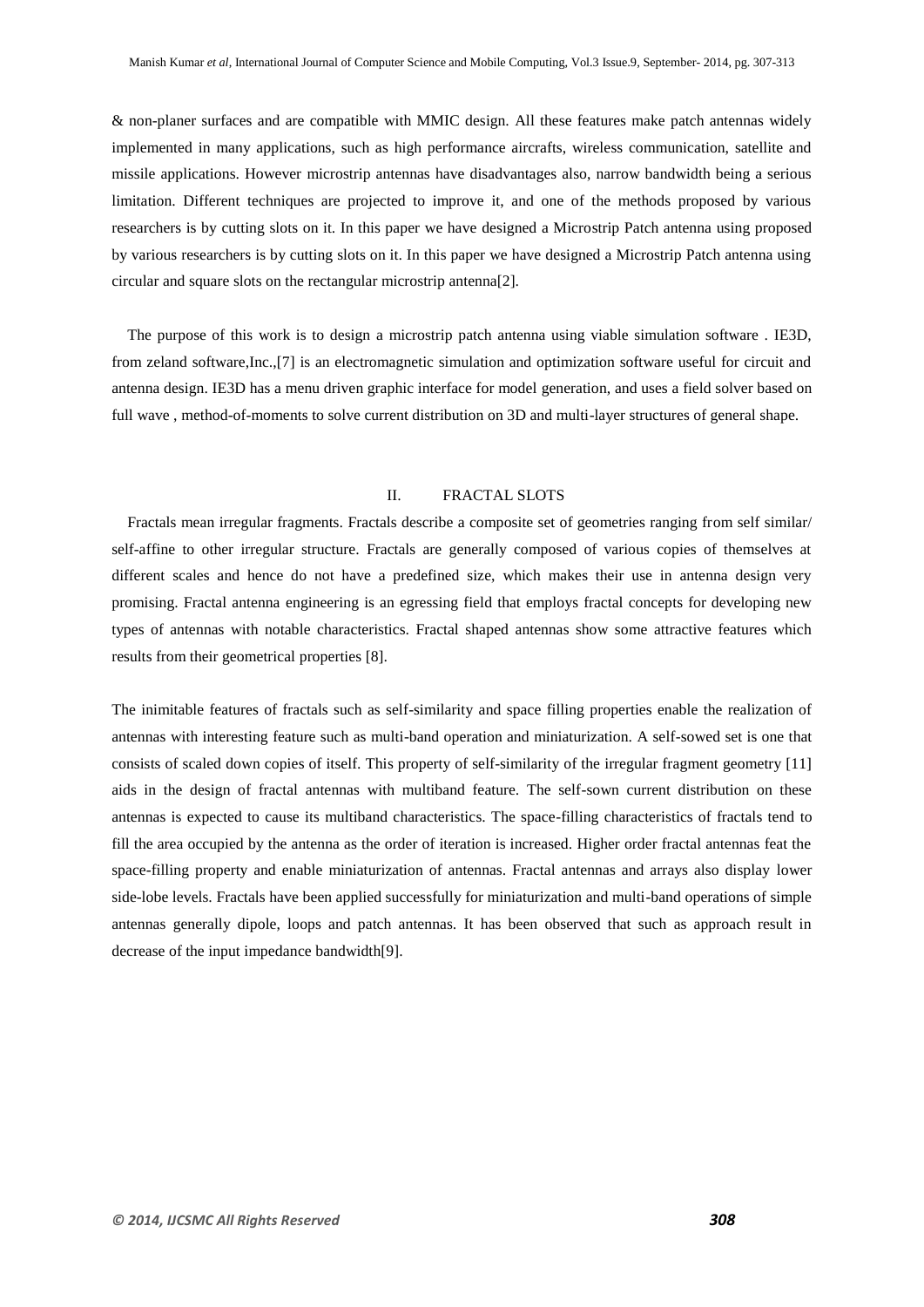### III. MICROSTRIP LINE FEED

In microstrip line feed technique, a conducting strip is connected directly to the edge of the microstrip patch as shown in the figure below.



Figure 1: Microstrip line feed

The conducting strip is lesser in width as compared to the patch  $\&$  this kind of feed arrangement has the advantage that the feed can be etched on the same substrate to provide a planar structure. The purpose of the inset cut in the patch is to match the impedance of the feed line to the patch without the need for any supplementary matching element. This is achieved by properly controlling the inset position. Hence this is an trouble-free feeding scheme, since it provides ease of fabrication & simplicity in modeling as well as impedance matching. However as the thickness of the dielectric substrate being used, increases surface waves & false feed radiation also increases, which hampers the bandwidth of the antenna. The feed radiation also leads to undesired cross polarized radiation.[2]

### IV. ANTENNA DESIGN

The design idea was taken from broadband antennas to make the antenna work in a large band of frequencies of the many broadband antennas, square patch antenna was chosen. Hence the chosen shape of the patch was cutting of different Crown & Sierpienksi fractal slots in iteration I, with an aim to achieve smaller size antenna[4]. The software used to model and simulate the microstrip patch Antenna using square slots was IE3D,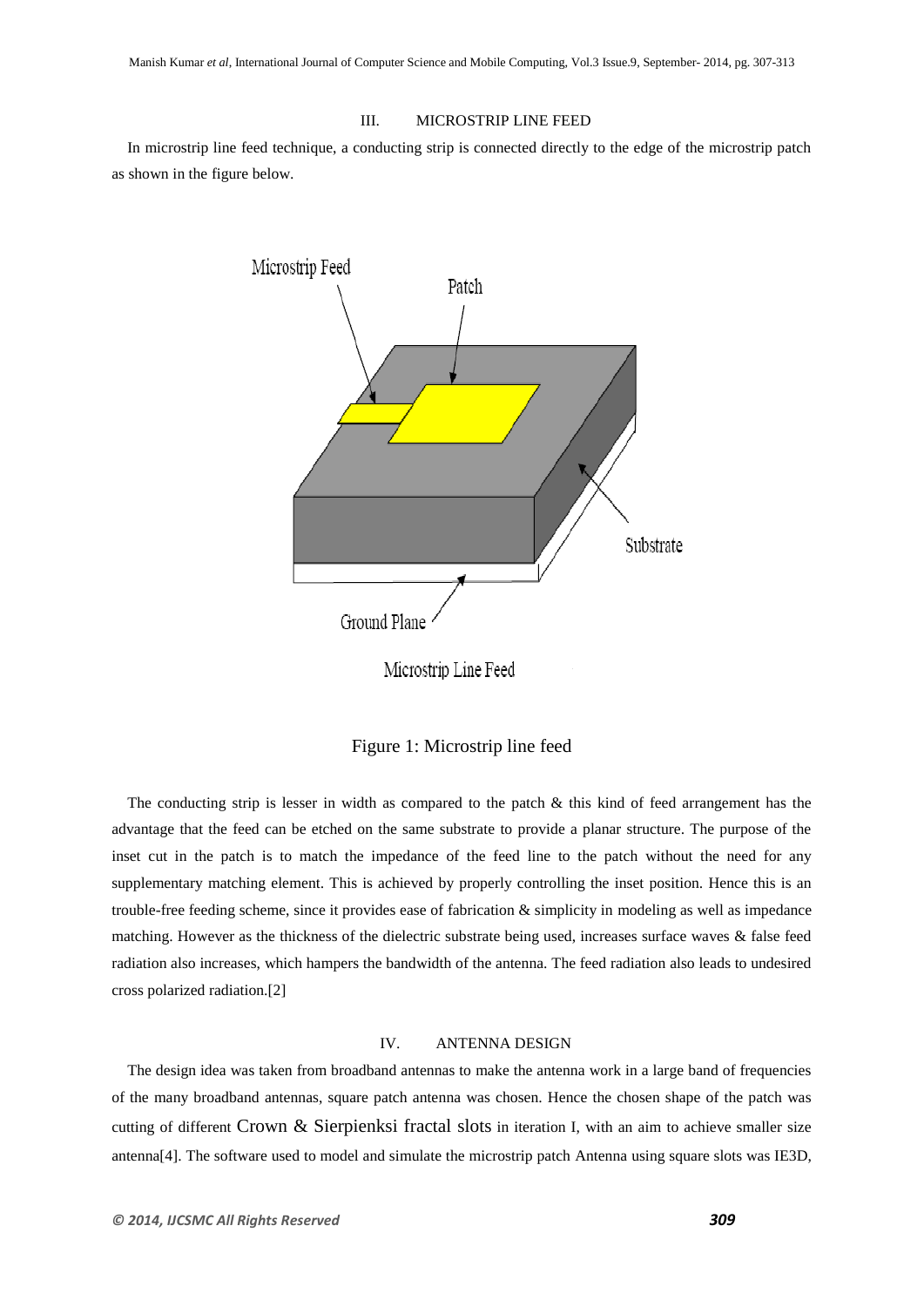it can be used to calculate and plot VSWR, return loss, radiation pattern, smith chart and various other parameters.

## *ITERATION I*

The geometry of iteration I of proposed microstrip patch antenna using Crown & Sierpienksi fractal slots presented in fig.2 with front (top) view.



Figure 2. Geometry of iteration 1 with t=1.524, Permittivity=4.4 and grid size=.025 ,l=20,w=20, feed length=20mm, feed width=2mm

The design of iteration I is achieved by cutting square slots on a rectangular microstrip antenna. In the centre one square slot is taken and Sierpienksi fractal slots are taken on the central slot. The dimension of the central square fractal slot is 4-4(length-width) and the dimensions of the Sierpienksi fractal slots are 1mm height,2mm base, and rectangular fractal slots are rotate at  $45^\circ$ .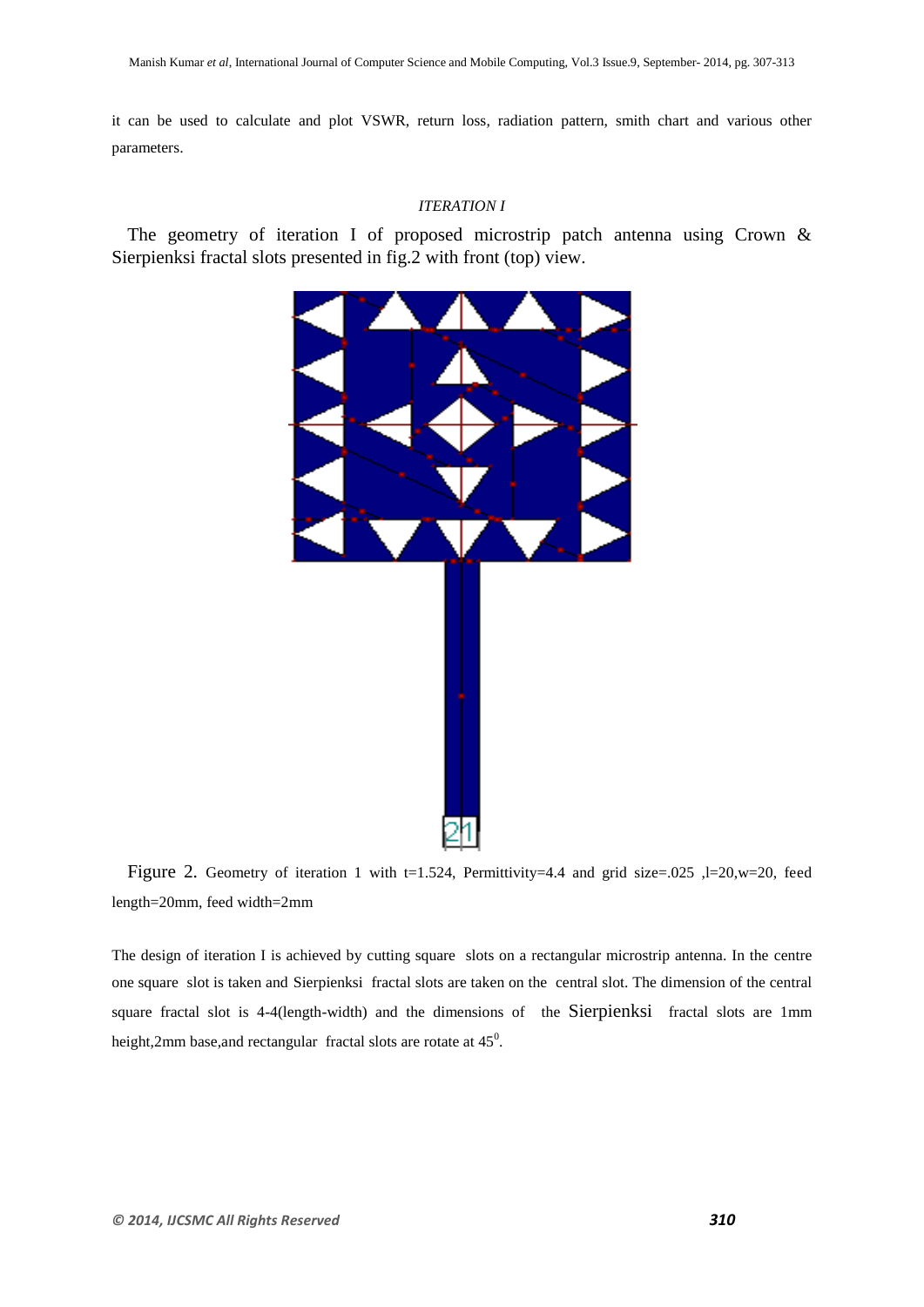

Figure 3. Return loss vs. frequency of iteration I for proposed antenna



Figure 4. Input impedance loci using smith chart for iteration I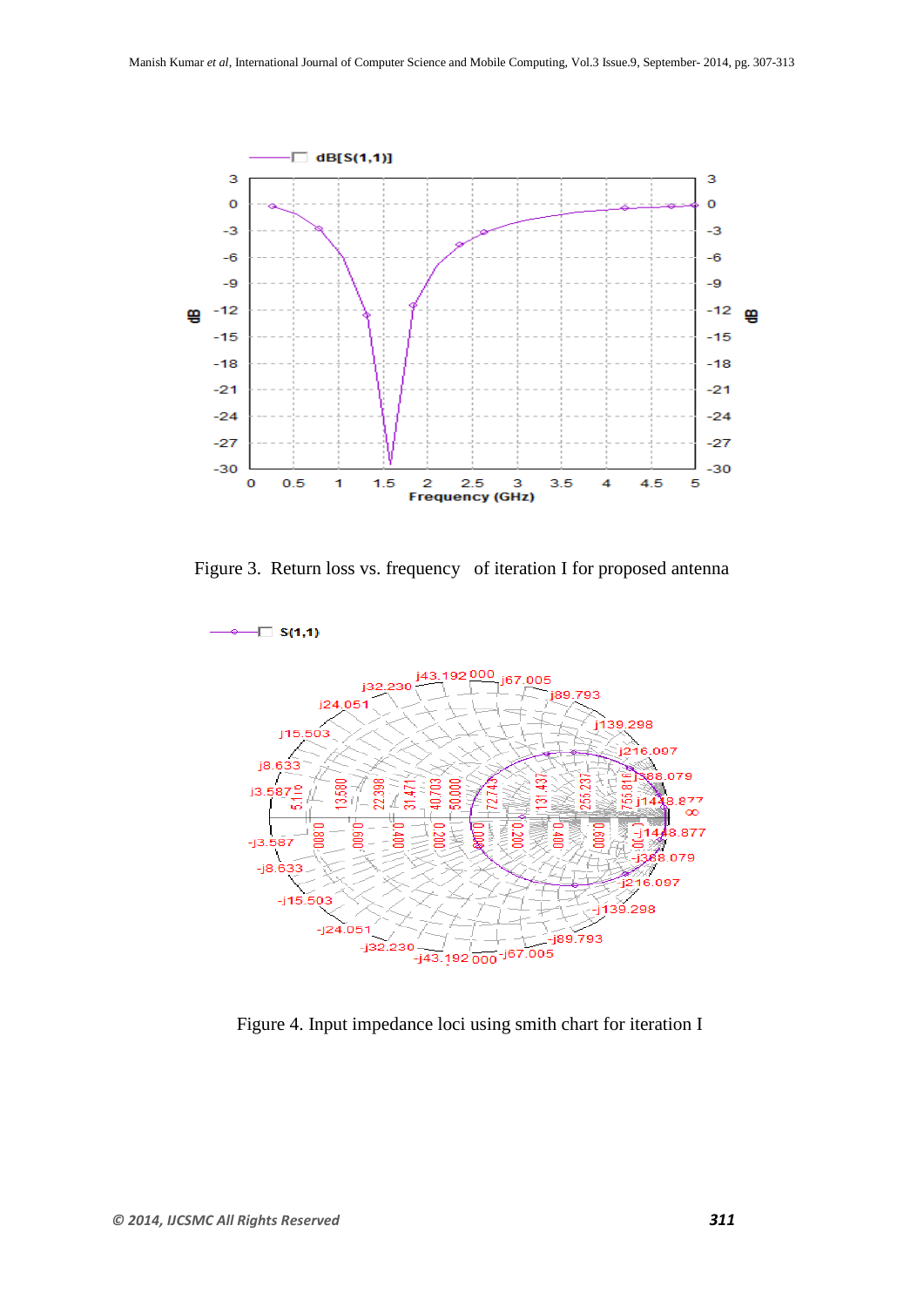| <b>Types</b>              | <b>Iteration I</b> |
|---------------------------|--------------------|
| <b>Resonant Frequency</b> | 1.579              |
| <b>VSWR</b>               | 1.07               |
| <b>Return Loss</b>        | $-29.4$            |
| <b>Bandwidth</b>          | 44%                |

#### Table1: Results of Iteration I

These results from the table1 show that the Iterations I produced better results. The results for VSWR & Return loss for Iteration I have improved. Also the bandwidth of Iteration I .These results are in line with the objective of this paper.

#### **V. RESULTS AND DISCUSSION**

The projected antenna has been simulated by using IE3D by Zealand Software Inc.[7] .It is considered as a point of reference for electromagnetic simulation packages. The principal formulation of the IE3D is an integral equation obtained through the use of Green"s functions. In the IE3D, it is possible to model both the electric current on a metallic structure  $\&$  a magnetic current instead of the field distribution on a metallic aperture

In this paper, square microstrip patch antenna square feed slots is fabricated on a FR4 substrate of thickness 1.6 mm and relative permittivity of 4.4. It is mounted above the ground plane at height of 6 mm.[5]

Table 1 shows the variation of return loss with frequency, VSWR and Bandwidth for iteration I,. Plot result shows resonant frequency 1.579 GHz. Minimum return loss for iteration I is -29.4dB .Minimum -29.4dB return loss is available at resonant frequency for iteration I which is significant. Fig.4 shows the input impedance loci using smith chart for iteration I, respectively. In each iteration Input impedance curve passing near to the 1 unit impedance circle that shows the perfect matching of input. And total available impedance bandwidth is 44% for iteration I.

### VI. CONCLUSION

Traditional wideband antennas (spiral and log-periodic) and arrays [10] can be analyzed with fractal geometry to shed new light on their operating principles. More to the point, a number of new configurations can be used as antenna elements with good multiband characteristics. Due to the space filling properties of fractals, antennas designed from certain fractal shapes can have far better electrical to physical size ratios than antennas designed from an understanding of shapes in Euclidean space.

The measurement results show a maximum patch size reduction is achieved by the proposed fractal antennas, without debasing the antenna performances, such as the return loss and radiation patterns. The essence of this size reduction technique is loading the inductive elements along the patch edges, and loading Self-sown slots inside the patch, to increase the length of the current path. The essence of the maintenance of the antenna radiation patterns is the self-similarities and centro symmetry of the fractal shapes[9]. The main reward of the